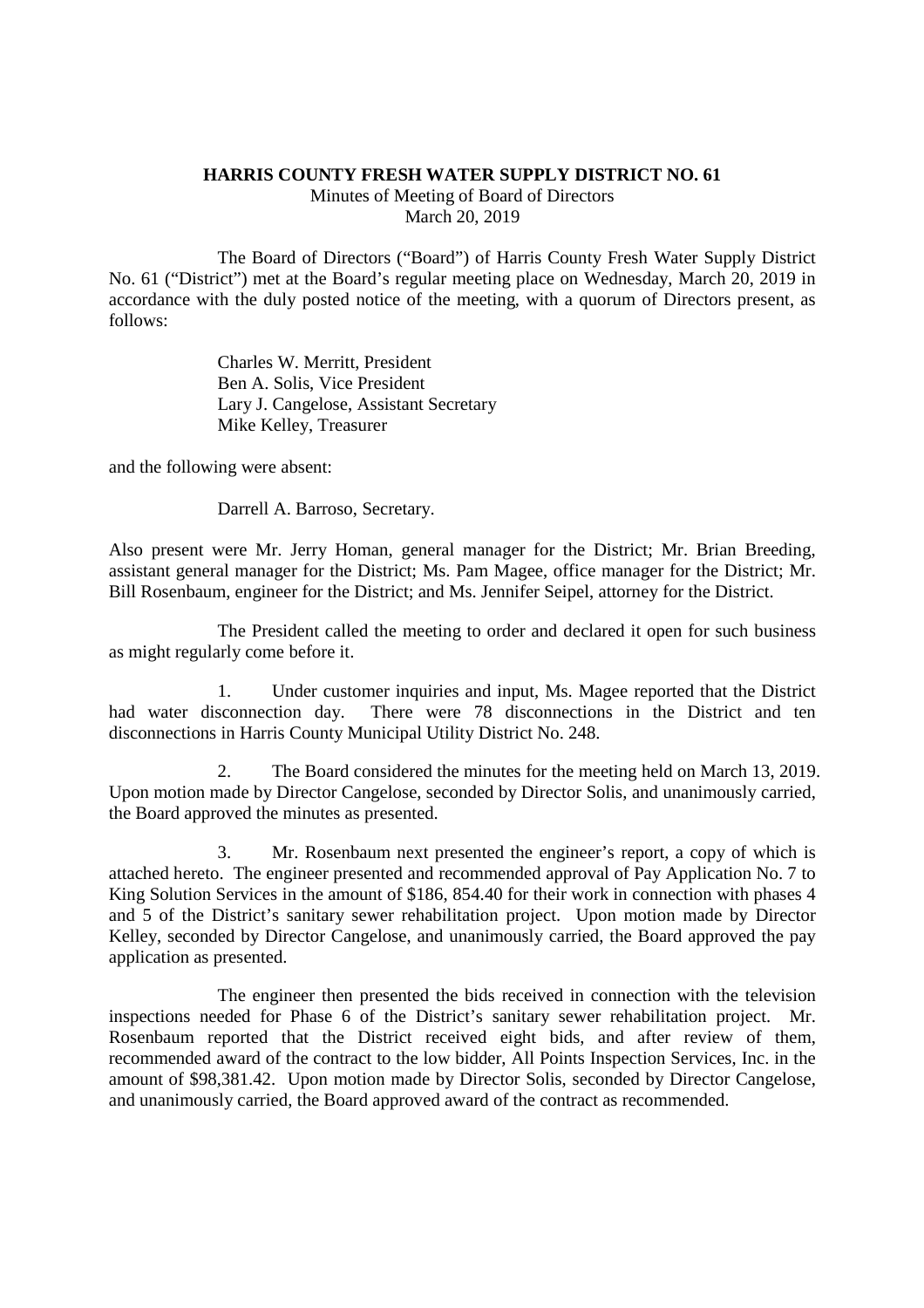The Board then discussed the status of annexation of the tract at 11003 Jones Road. Ms. Seipel confirmed that the District recently received the requisite \$15,000 annexation fee, and the engineer confirmed the requirements that the developer must fulfill before District service is provided.

Lastly, the Board discussed the potential development of a tract of land, part of which is located within the boundaries of the District and part of which is located within the boundaries of Harris County Municipal Utility District No. 188. Mr. Homan reported that he, Mr. Breeding, and Mr. Rosenbaum have a meeting scheduled with the developer next week. The Board also discussed some of the issues associated with the development.

After further review, upon motion made by Director Solis, seconded by Director Cangelose, and unanimously carried, the Board approved the engineer's report as presented.

4. The Board considered payment of the general fund bills. After review, upon motion made by Director Kelley, seconded by Director Cangelose, and unanimously carried, the Board approved payment of the general fund bills as presented.

5. Mr. Homan, Mr. Breeding, and Ms. Magee presented the management report. Ms. Magee noted the upcoming spring breakfast of the Association of Water Board Directors ("AWBD"), which is scheduled for April 12, 2019.

Mr. Breeding stated that he continues to work on the District's water conservation and drought contingency plans, which require review and adoption prior to May 1, 2019.

Mr. Breeding also confirmed that the District received its new crane truck.

Mr. Homan then reported that the recoating work on elevated storage tank no. 2 is progressing quickly and well.

Mr. Homan stated that the District's new part-time employees are providing much needed assistance during this busy time of year.

Mr. Homan confirmed that several District employees are scheduled to meet with representatives of the Clear Lake Water Authority to discuss their experience with the automated meter software that the District will be utilizing in the near future.

Mr. Homan reported on a phone call he recently had with the president of Harris County Municipal Utility District No. 191 regarding the Texas Department of Transportation's expansion of a roadway and the resulting condemnation of water and sanitary sewer lines.

Lastly, Mr. Homan reported that Mr. Rosenbaum has agreed to speak at the upcoming summer AWBD conference.

Upon motion made by Director Barroso, seconded by Director Solis, and unanimously carried, the Board approved the management report as presented.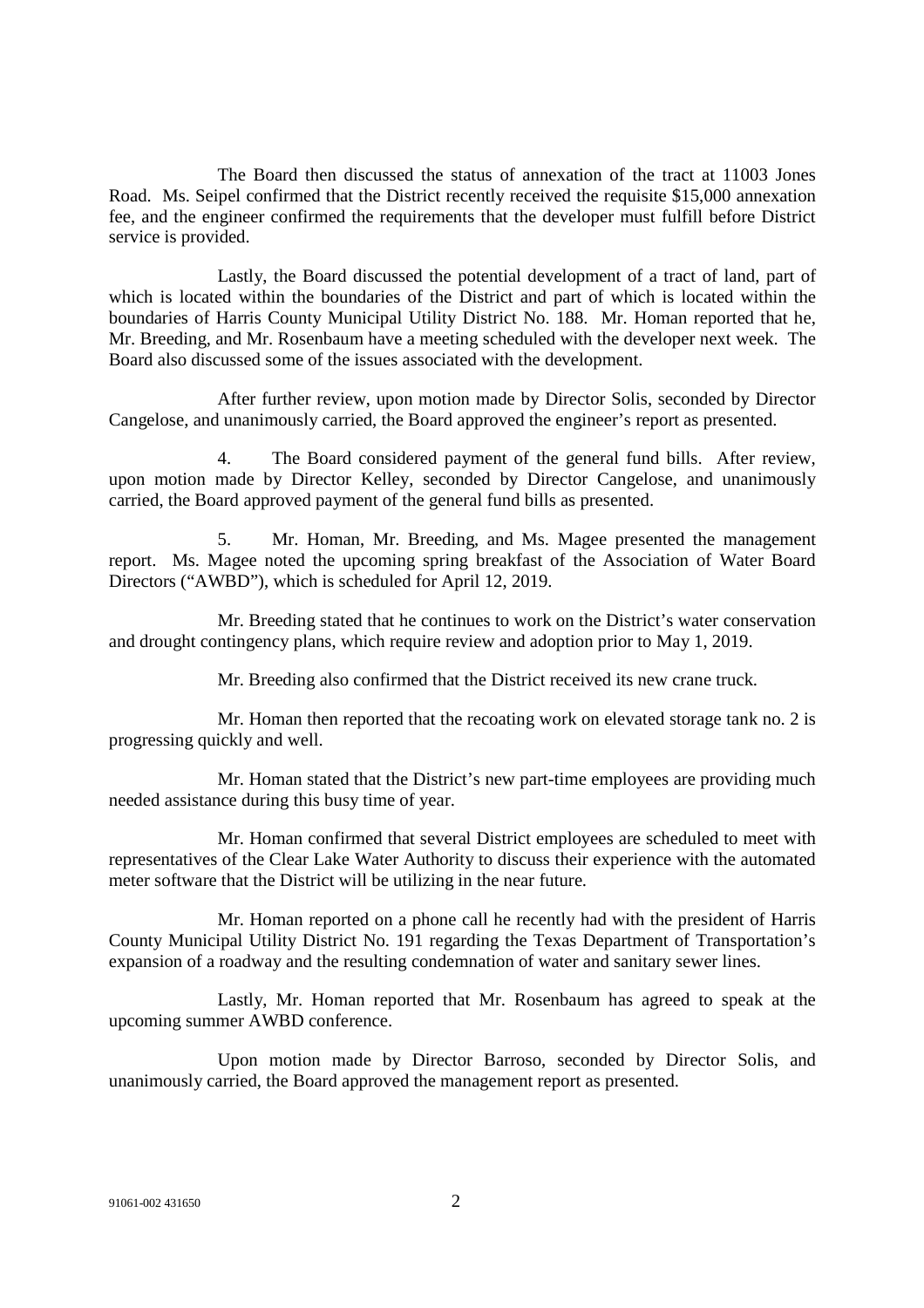6. Ms. Magee presented a proposal from Arthur J. Gallagher & Co. for the renewal of the District's insurance. She noted that the insurance premium slightly decreased. The Board discussed the need to correct a few typographical errors in the proposal and add the District's new crane truck to its list of assets. After review, upon motion made by Director Barroso, seconded by Director Cangelose, and unanimously carried, the Board approved the insurance proposal as amended.

7. With respect to the First Amendment of Right of Entry and Possession with Magellan Pipeline Company, L.P. ("Magellan"), the Board discussed the revised survey attached to the agreement. After some discussion, upon motion made by Director Cangelose, seconded by Director Solis, and unanimously carried, the Board approved the agreement subject to Magellan's making two modifications to the survey.

8. The Board lastly considered items for the next Board meeting.

There being no further business to come before the Board, the meeting was adjourned.

Secretary